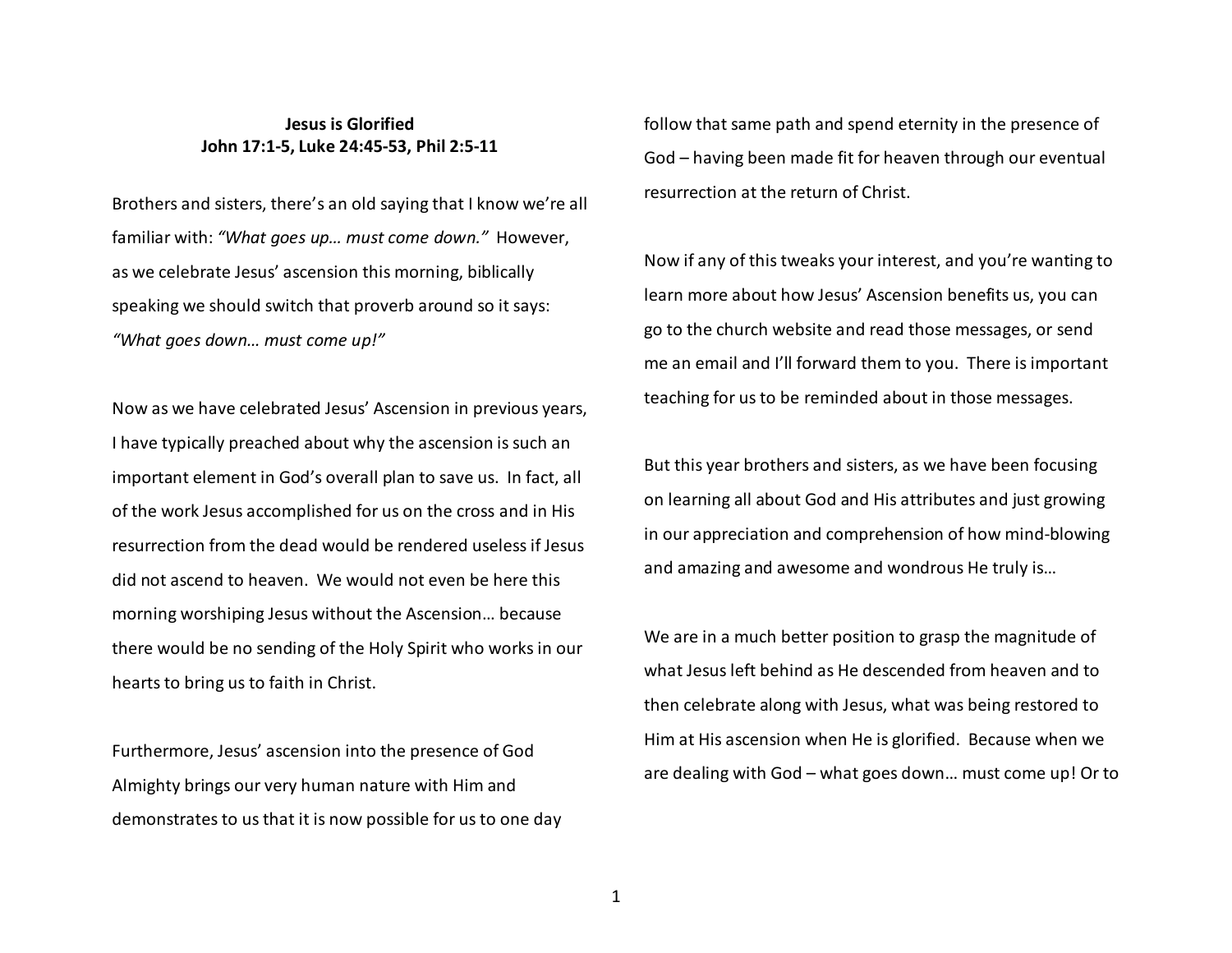use Jesus' words in Luke 14:11 "*whoever humbles himself shall be exalted."* 

And there is no better description of what it means to be humbled and exalted - than our scripture reading from Phil 2:5-11. In fact – this down and then up dynamic was such a significant part of the how the early Christians viewed Jesus and celebrated Him, that they sang about it! We know this because what Paul writes in vs. 5-11 are the lyrics from a hymn of praise in the early church.

So, let's take a closer look at this early hymn that Paul is referencing here.

Its starts off confessing that in His very nature, or form, Jesus Christ was… God. Now, typically when we read this, we move right on past it don't we? Yep, Jesus is God – basic stuff, we know that – all good. However, as I said earlier - we are in a much better position to understand what this is actually saying, right?

What have we learned about the nature of God so far this year? God is self existent; He is the basis for His own existence. God is uncreated, infinite and eternal – He has no limits and He is the basis for everything else that exists existing! Mind blowing…

And God is all-knowing, He is the source of all-knowledge. He is all-present because He is not bound by time and space as we are – He created them. And He is all-powerful and He Himself is the source of His own power – He doesn't need all 5 Infinity stones or a one ring.

Now… say – Jesus Christ in His very nature was… GOD.

Now you can better understand what Jesus himself was referring to in John 17:5 when He is praying to God the Father and says "*glorify me in your presence with the glory I had with you before the world began.*"

Now you can better understand why the Jews wanted to stone Jesus in John 8:58 when he proclaimed the very name of God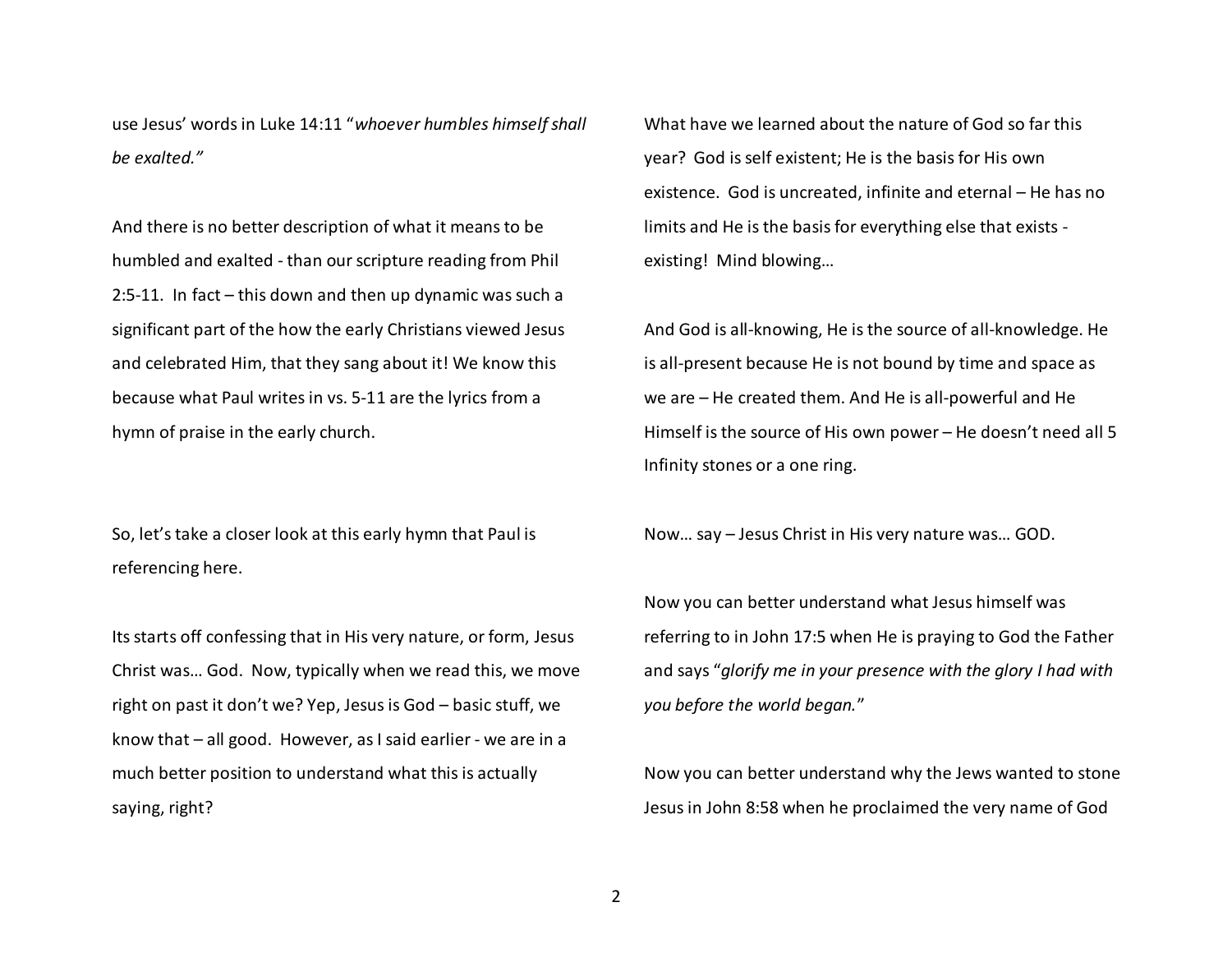as his identity to them *"before your father Abraham was made – I AM"* 

Here is someone who for all intents and purposes would appear to be just a regular human being – claiming all the incredible divine qualities of being God for Himself. Now it's mind-blowing enough for us to try to comprehend what God is like, but its even more incredulous to state that truly Jesus Christ is in His very nature – God. How could that even be possible??

Well, Phil 5:7 states that *"He made Himself nothing."* So clearly this is a voluntary action on the part of Jesus Christ, or rather we should say a voluntary action that the second person of the Trinity – the Word of God - did to himself in order to become incarnate as Jesus Christ.

The gospel of John 1:1-4 describes it in these words *"In the beginning was the Word, and the Word was with God, and the Word was God. He was with God in the beginning. Through him all things were made; without him nothing was made that* 

*has been made. In him was life, and that life was the light of all mankind."*

And then the part about making Himself nothing in vs. 14 *"The Word became flesh and made his dwelling among us."* So, here's where understanding the nature of God is helpful because we can see the contrast in the divine becoming flesh – taking on our created, finite, limited, changing anddeveloping AND sin riddled human nature and physicality, and its quite clear to us that comparatively this is *"making himself nothing"* 

But we can get an even greater understanding by realizing that the original Greek words in Phil 2:7 literally translate as "*he emptied himself*." Now many people have misunderstood this to mean that He emptied Himself of being God in becoming human – but that's not what it means.

What the Word of God emptied himself of is what the phrase immediately preceding it in vs 6 describes. It says there the Word was equal to God, He was God, but He emptied himself

3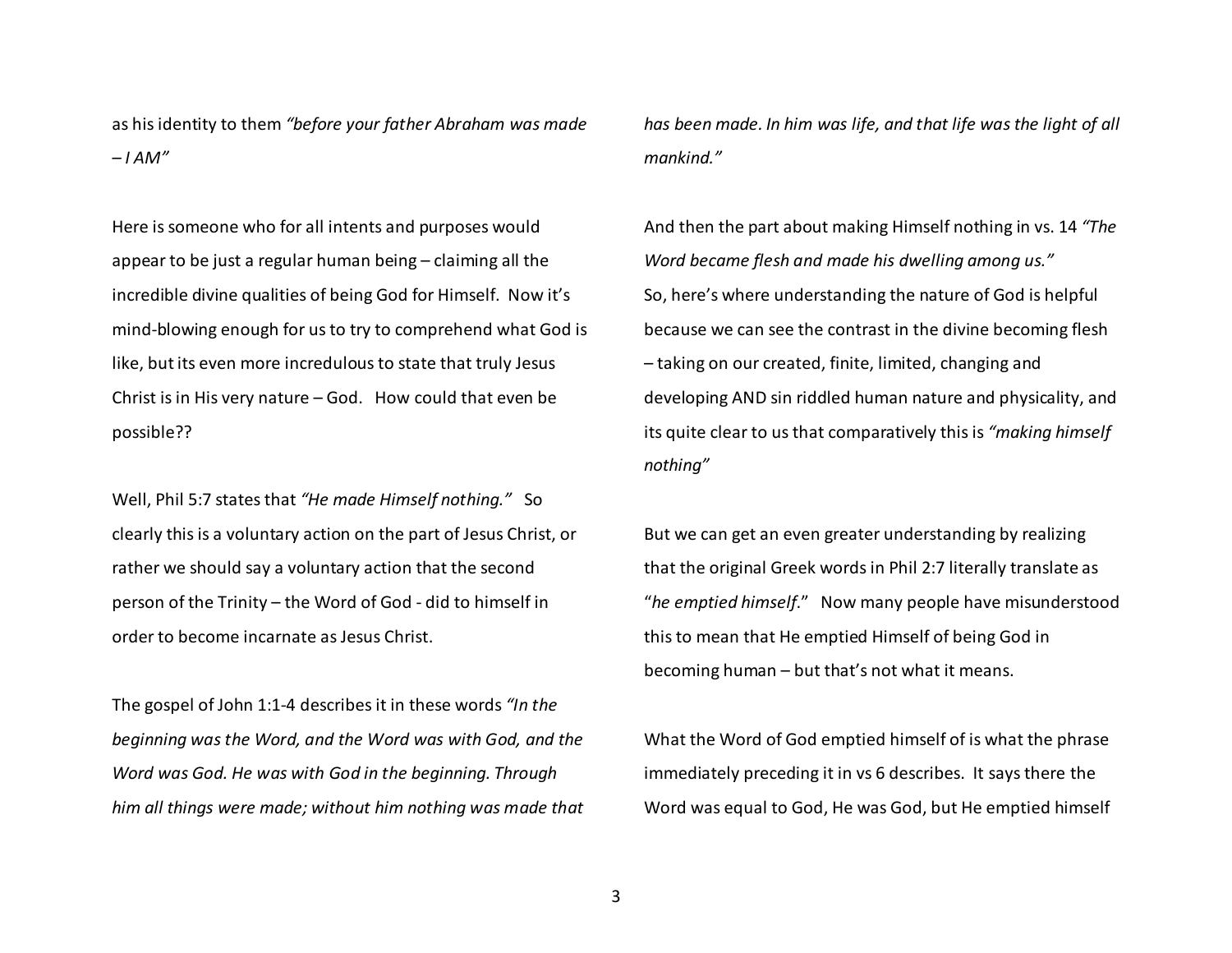of any notion of using that position for His own benefits - *"He did not consider equality with God something to be used to his own advantage."* 

In other words, when God as God, Word and Spirit decided in eternity past, that upon the creation of the world, it would be necessary for the Word to become flesh and offer His life to pay for the sins of those human beings whom God determined He would save – the Word did not say *"forget it! I'm just as much God as the both of you are, why do I have to do this? Why don't you do it Spirit??*

Obviously, this is because God is perfect, and there is no contradiction or disunity in His Triunity and He is 100% faithful to Himself and Who He always has been and will be. I think we have better appreciation of that now – having studied God's righteousness and holiness, right?? But it still should make us amazed because where would we ever find such perfect cooperation among human beings?? Just another example of why God is so glorious and deserves to be glorified.

But, its also worth noting that the Word of God is the right person of the Trinity to accomplish this task. It wasn't just an arbitrary assignment or that the Word lost out in rock-paperscissors.

 As we just read in John 1:3 *"Through him all things were made; without him nothing was made that has been made."*And this truth is repeated many times elsewhere throughout the scriptures. But perhaps most revealing as to why the Word is best suited for the task of becoming incarnate is Isaiah 55:11 where God says *"my word that goes out from my mouth: It will not return to me empty, but will accomplish what I desire and achieve the purpose for which I sent it."*

So the scriptures give us this image of the Word of God being the facilitating means by which God brings the creation into existence and accomplishes His purposes in the creation. There exists a mediatorial aspect to the Word by which God is able to simultaneous be awesome and amazing and farbeyond us in His magnificent transcendence, and yet – be close to us, so close to us as to bring us into existence and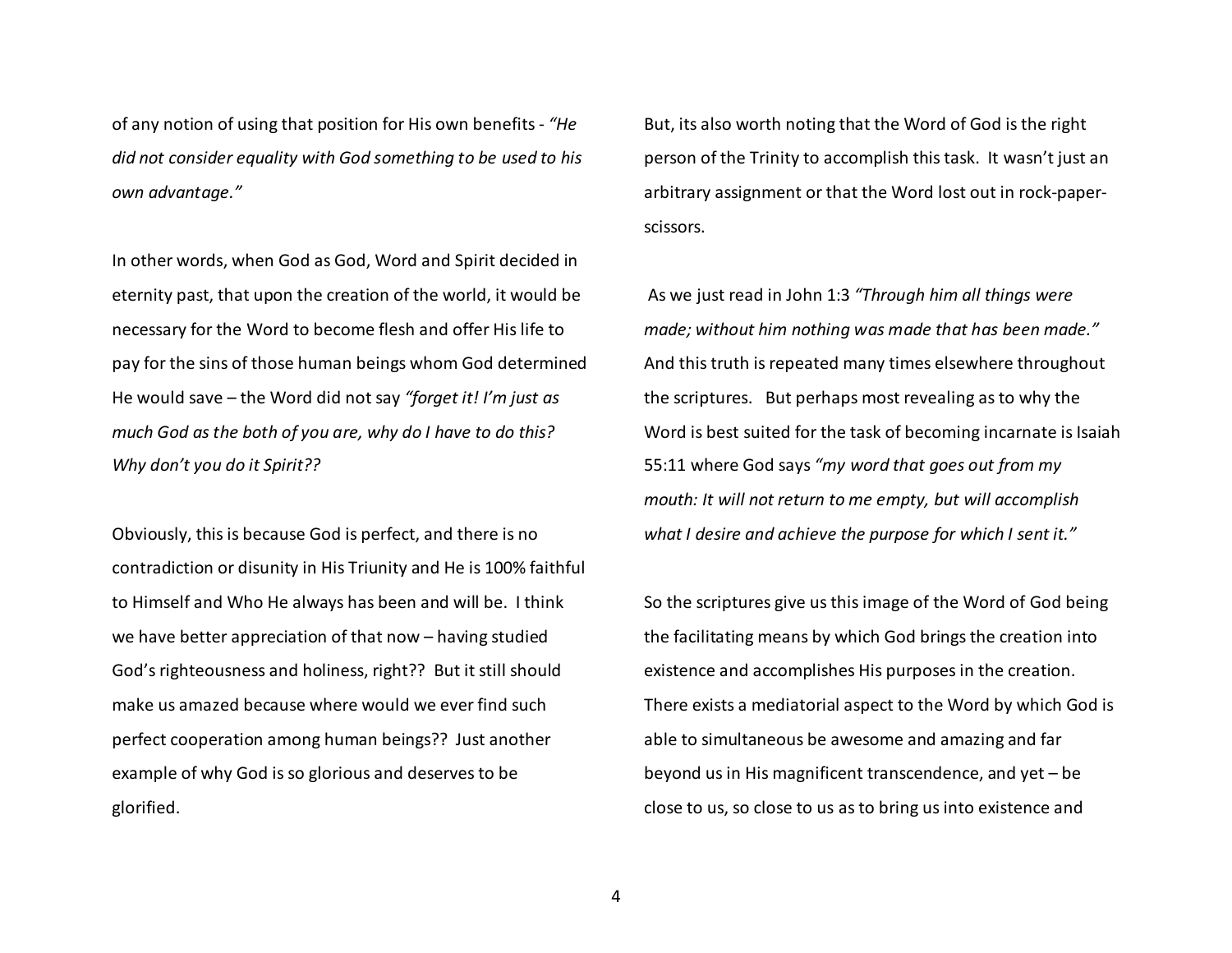create us and speak to us and bless us with His immanent presence to have a relationship with us and be so concerned about the minor details of our lives that Jesus can tell us in Luke 12:7 that *"the very hairs on our hears are numbered."*

The Word of God mediates between God as Creator and His Creation.

So it makes sense that the task of becoming nothing, becoming flesh, of *"being made in human likeness and being found in appearance as a man"* as vs. 7-8 in our passage states, was a task specifically suited to the Mediating Word of God.

And that is why it is significant that the Word did not consider His equality with God something to be used to avoid this task. There was not a moment's hesitancy to protect his own status – he emptied himself of any notion of this, specifically through taking on the *nature* of a servant. (vs. 7)

Now don't let this statement rush by you either. Think about this for a moment.

God, as the Word of God, the one for whom all things exist… the one whom all things are created to serve and give Glory to… is now the one who is doing the serving. Submitting himself to the divine plan for salvation, taking on our human nature and flesh and sin, being the Mediator to reconcile a holy God and sinful humans – so that they might know the one true God and Jesus Christ as His Son.

It's not natural for us to view this from the Word'sperspective, to consider the state of humiliation He entered into in becoming a servant and leaving behind His glory and the other aspects of being divine that we now have a better appreciation of.

We naturally view it from our vantage point seeing it as beneficial to us and so we are thankful and grateful for it – and rightly so – but I think that can often keep us from fully grasping how much of a demotion, a humbling, a downward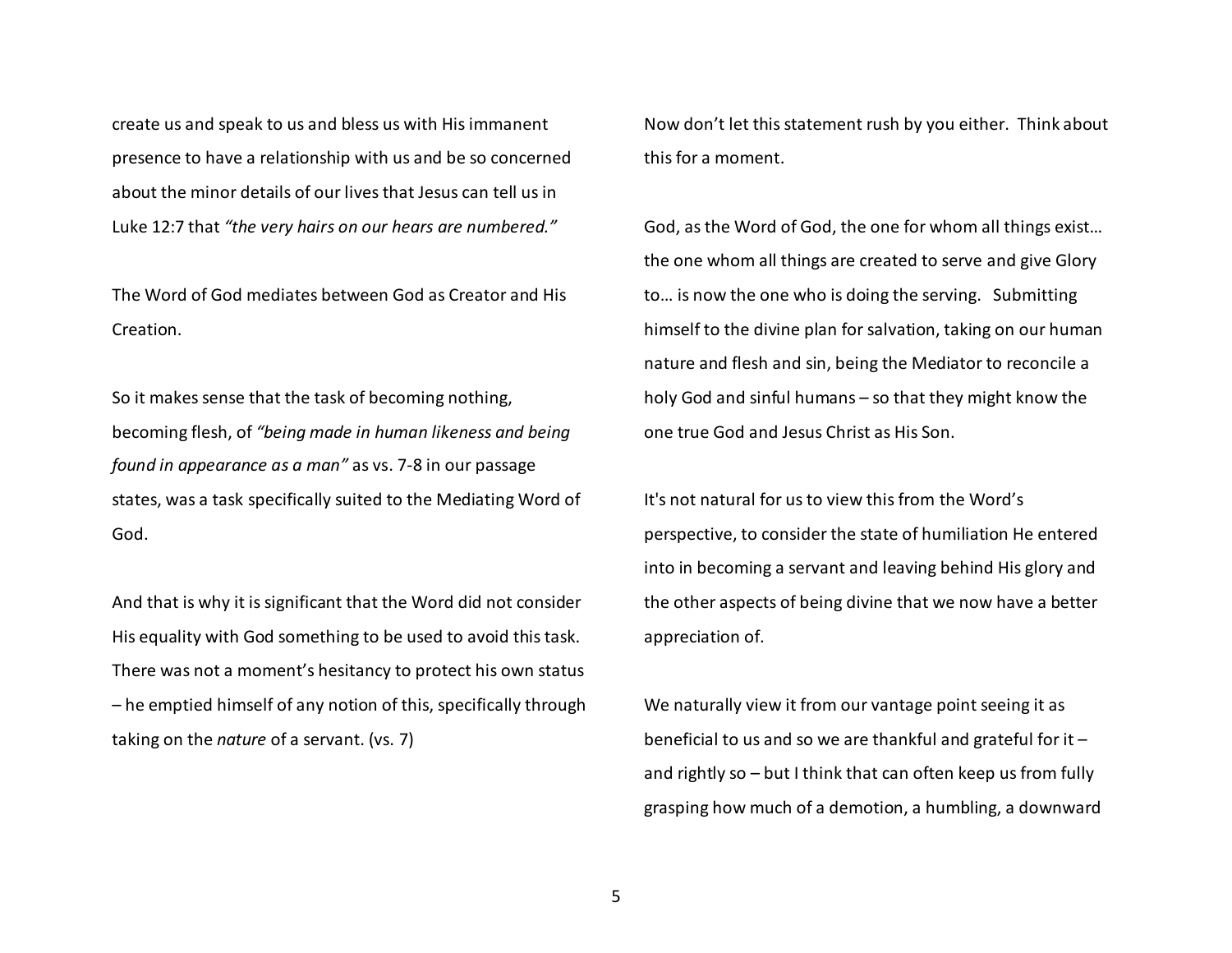trajectory of humiliation that it was for the Word of God - to become flesh for our sake.

Considering this truth not only helps to balance out our perspective but is also a means by which the Holy Spirit will let the air out of our overinflated sense of prideful estimation about who humans being are. It's no privilege or picnic for God to become one of us.

So, let's consider what else the Word gave up in His incarnation.

Firstly, He surrendered His status before His own Divine Law. The pre-incarnate Word was fully righteous and Holy, yet the incarnate Word assumed the state of guilt of humanity before the Law as He become flesh. As we considered on Good Friday from 2 Cor 5:21 "*He who had no sin, became sin"*Secondly, as a servant, He gave up His independent exercise of divine authority. As Hebrews 5:8 says *"Son though he was, He learned obedience through what He suffered."* And Jesus confirms this saying *"For I have come down from heaven not* 

*to do my will but to do the will of him who sent me."* (John 6:38)

Thirdly, although Ps 24:1 says *"the earth is the Lord's and everything in it"* The Word incarnate was anything but rich. In fact 2 Cor 8:9 tells us that *"though he was rich, yet for your sake he became poor"* So poor in fact that Jesus was always borrowing; a borrowed stable to be born in, a borrowed house to stay in, a borrowed boat, a borrowed donkey, a borrowed upper room for the last supper, even a borrowed tomb. He depended on the charity of women and friends who supported his ministry. As our Lord said *"Foxes have holes and birds of the air have nests, but the Son of Man has no place to lay his head."* (Matt 8:20)

And, fourthly as mentioned – He left behind His divine glory. As Isaiah 53:1 says *"He had no beauty or majesty to attract us to him, nothing in his appearance that we should desire him."* Brothers and sisters, this is the Word of God, fully God… of whom it is said *"no one can see my face and live,"* and yet now incarnate as Jesus, God's own people do not recognize Him,

6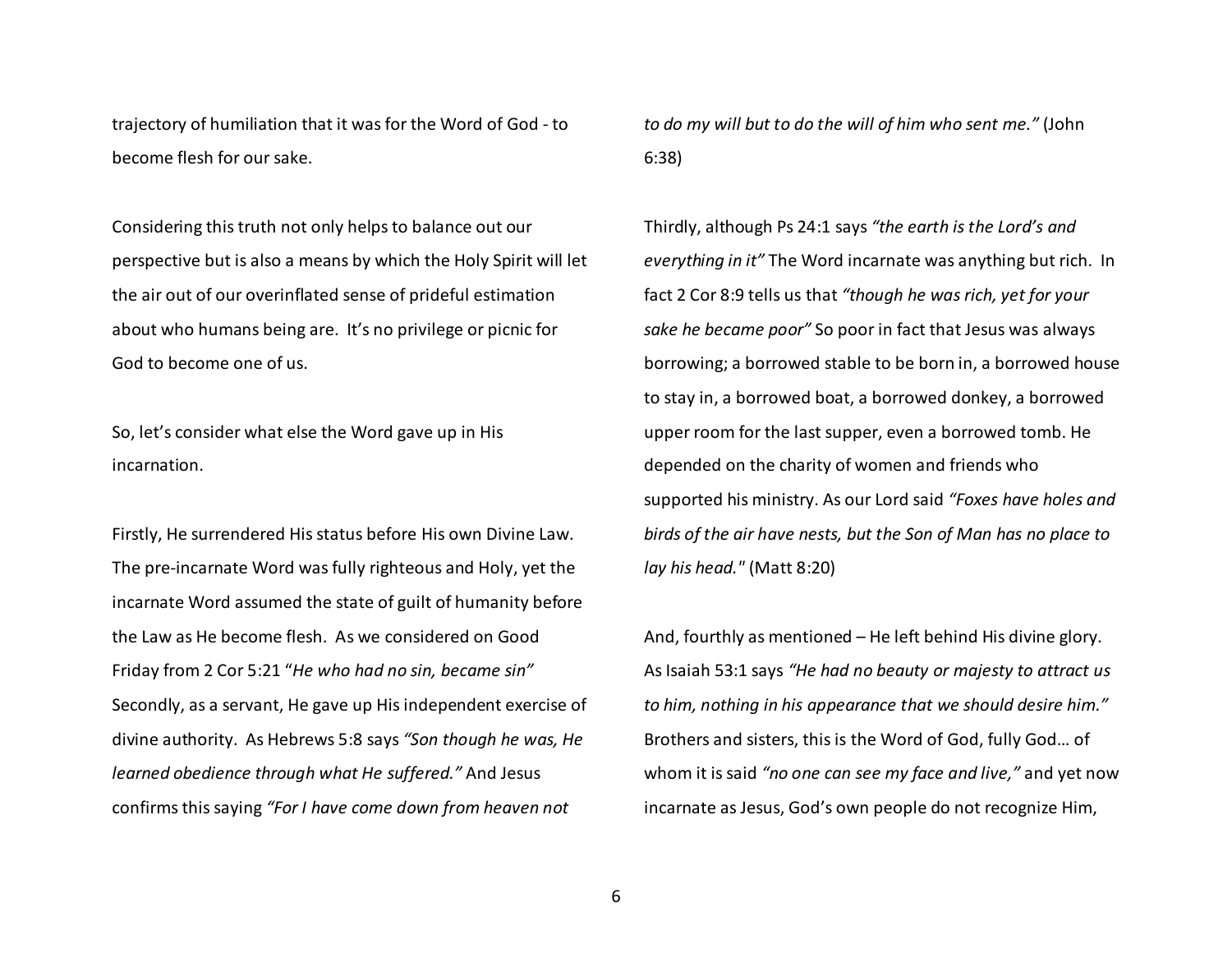welcome Him, or honor Him – instead they conspire to kill him.

So, it should come as no surprise that as Jesus spends time in prayer in the Garden of Gethsemane, preparing for the lowest point of His humiliation… as Phil 2:8 says *"humbling himself by becoming obedient to death— even death on a cross!"* it is no surprise that He prays for the restoration of His glory; *"Father… glorify me in your presence with the glory I had with you before the world began."* 

Because Jesus knows, what goes down – must come up. This is what is helping Him to endure what He knows is coming on the cross. Hebrews 12:2 says exactly that "*for the joy set before him, he endured the cross"* 

And indeed, three days later the upward trajectory and exaltation begins, with Christ's resurrection! And then forty days later, as we read about this morning, Christ literally ascends upwards into heaven!

Now, I'm praying that all the attention we've given to the descent and humiliation of the Word becoming incarnate as Jesus Christ amplifies our appreciation of what is taking place here.

Indeed, if we do not have this background understanding, then what we read in scripture about Jesus' return to heaven seems rather anticlimactic. He's out with His disciples, they are talking, he's teaching and giving instructions like every other day, and then He's ascending and gone…

But yet what we read this morning says that the disciples returned to Jerusalem *"with great joy!"* and *"stayed continually at the temple praising God!" (Luke 24:52-53)* Why??

Because… as it says in vs. 45 *"He opened their minds so they could understand the Old Testament scriptures"* and thus when He ascended, they now knew all about his state of humiliation and understood how He was now being glorified and restored and rewarded for what He had endured.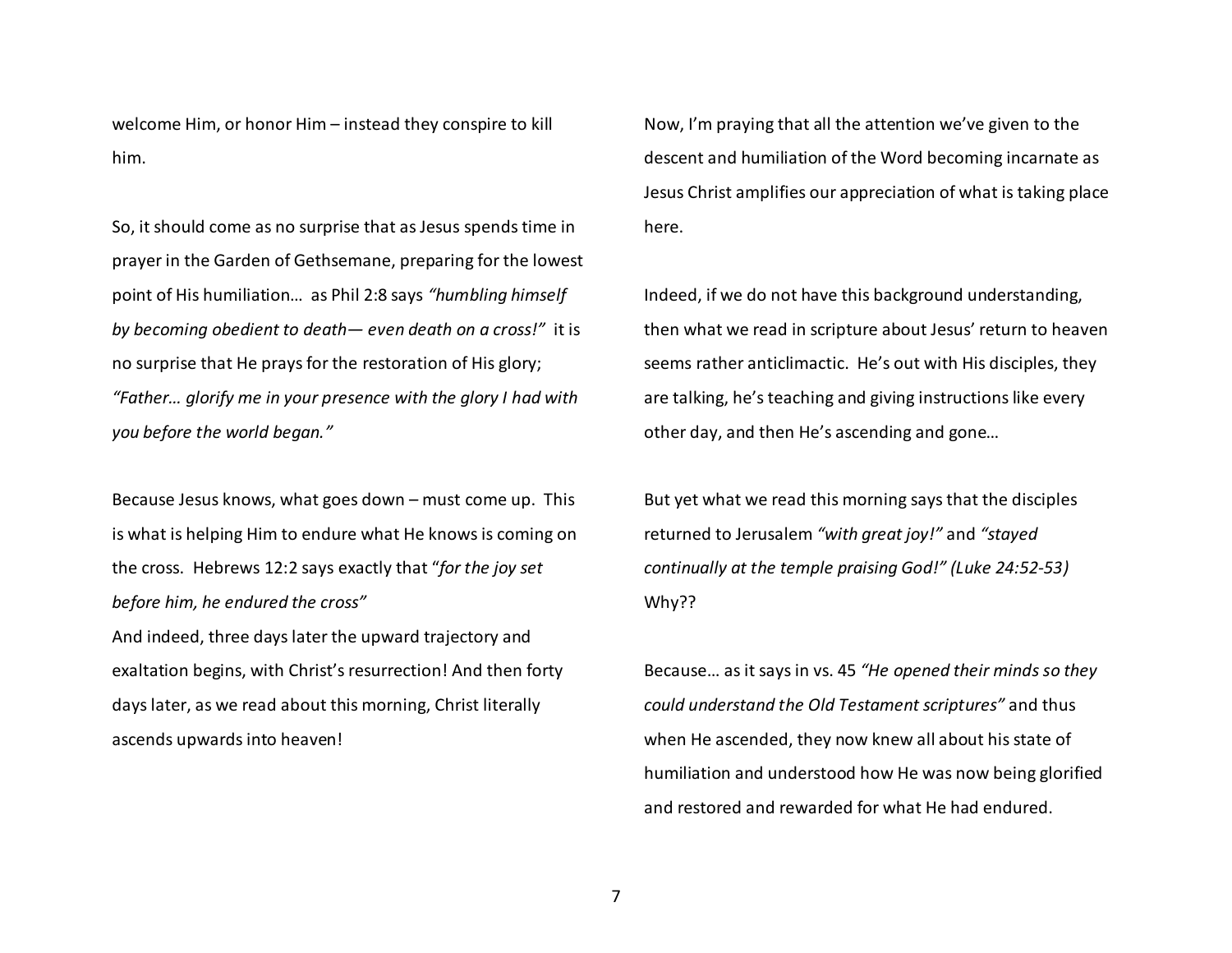They grasped how far down Christ had gone and thus how high it meant He would be exalted - and it gave them great joy and resulted in their continual praising and worshipping of God.

And who knows… perhaps this time spent praising God at the Temple after Jesus' Ascension was instrumental in the composition of this early hymn which we have been looking at this morning? It certainly reflects what the disciples now knew had happened and what they anticipated.

So, let's look at some of the specifics in Christ's ascension, in how He was exalted. Phil 2:9 mentions two things, first "*God exalted him to the highest place"* and second "*gave him the name that is above every name…"*

Now this doesn't simply mean that Jesus went back into the presence of God in Heaven, but that He is in the highest place in Heaven, He is seated at the right hand of God. The Apostle Peter proclaims this to the Pentecost crowds, and backs it up from the scriptures as He had been taught by Jesus, and

quotes Psalm 110:1 *"Yaweh says to my lord "Sit at my right hand.."*

Brothers and sisters, to be seated at the right hand of God is to be considered equal with God. God is acknowledging who Jesus Christ is as the Word of God incarnate, and exalting Him as He deserves to be exalted. Jesus Christ is God.

And in doing this God gives Jesus THE name that is above every other name. Now before we find out what that name is… consider a couple of other scripture references in relation to being seated at the right Hand of God.

Matt 28:18 Jesus says *"All authority in heaven and on earth has been given to me."* Anticipating that seat at God's right hand.

And in Ephesians 1:20-21 Paul proclaims that Christ is seated *"at [God's] right hand in the heavenly realms, far above all rule and authority, power and dominion, and every name that is invoked…"*

8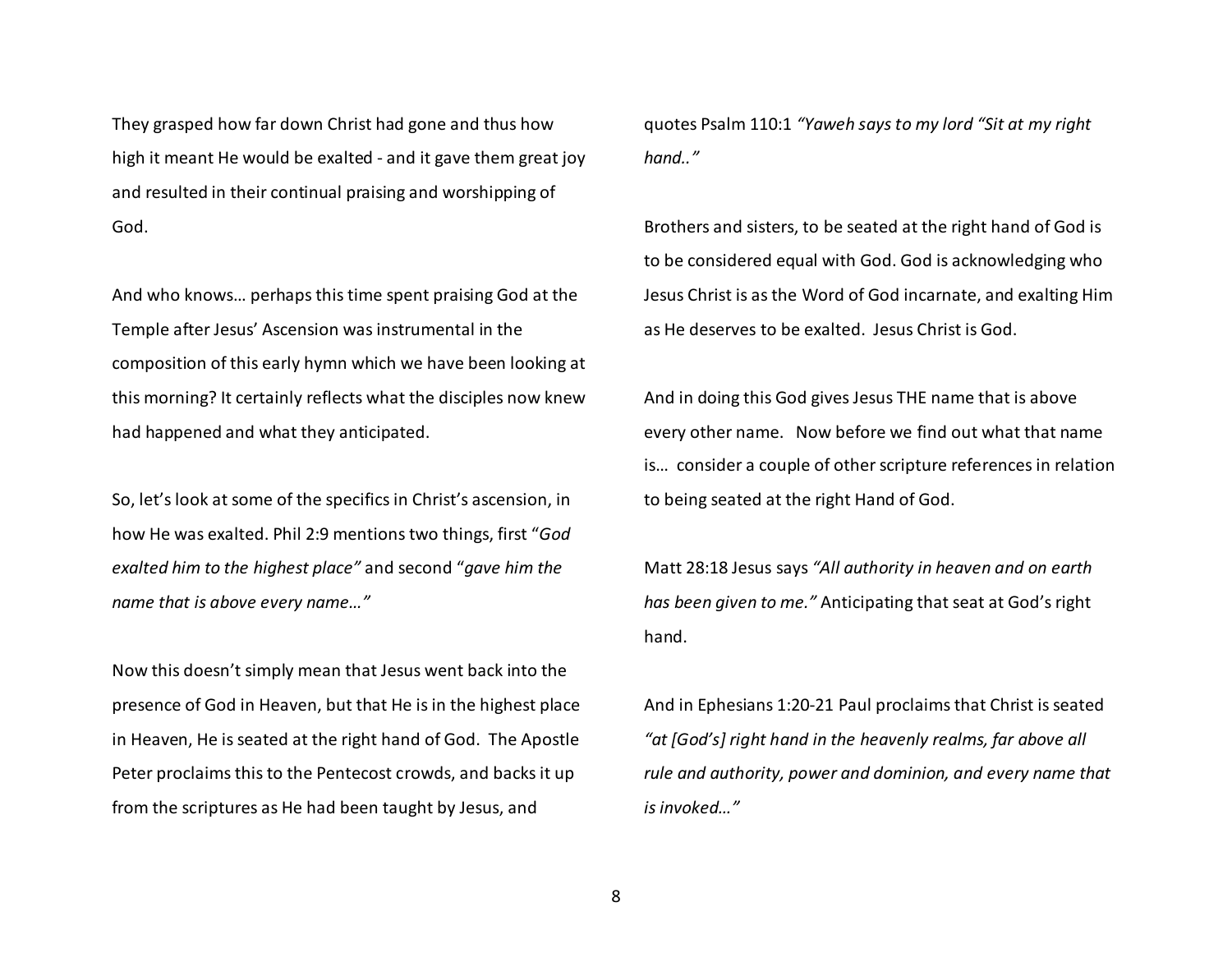So, the name God gives to Jesus is one that reflects His status at the right hand of God in being exalted over all rulers, powers, authorities and so on.

And as Phil 2:10 states it is a name that will one day compel… leave no other option… force… every knee in heaven and on earth and under the earth to bow before it, and it will cause every tongue to admit, to confess, to proclaim, whether they like it or not, the status this name confers upon Jesus Christ.

So, what is this name of Jesus?

It is revealed to us in Revelation 19:16 where it says *"On his robe and on his thigh, he has this name written: KING OF KINGS AND LORD OF LORDS."* So His name is now LORD, and that is what every tongue will confess according to our ancient hymn, that Jesus Christ is LORD.

And this is His *name* now, its not just a title, because it reflects the essence of who He really is and why He is exalted – He is

God… and what goes down – must come up. Jesus Christ has ascended!

And so brothers and sisters, my prayer for this message this morning is that through His Holy Spirit, our LORD Jesus Christ will have also opened our minds to understand the scriptures to comprehend the humiliation that He, the Word of God, endured for our sake in becoming human.

So as we acknowledge and celebrate the ascension, of the Word made Flesh in Jesus Christ – we will be filled with such joy because He has been rightfully returned to all His divine glory and splendor! And glorified even further… if that can be possible – because of the humiliations He was willing to suffer and endure in order to fulfill God's plan for the Creation.

May we be filled with so much joy - for the LORD's sake! And let us praise God just as the disciples did. Because its all about God's glory.